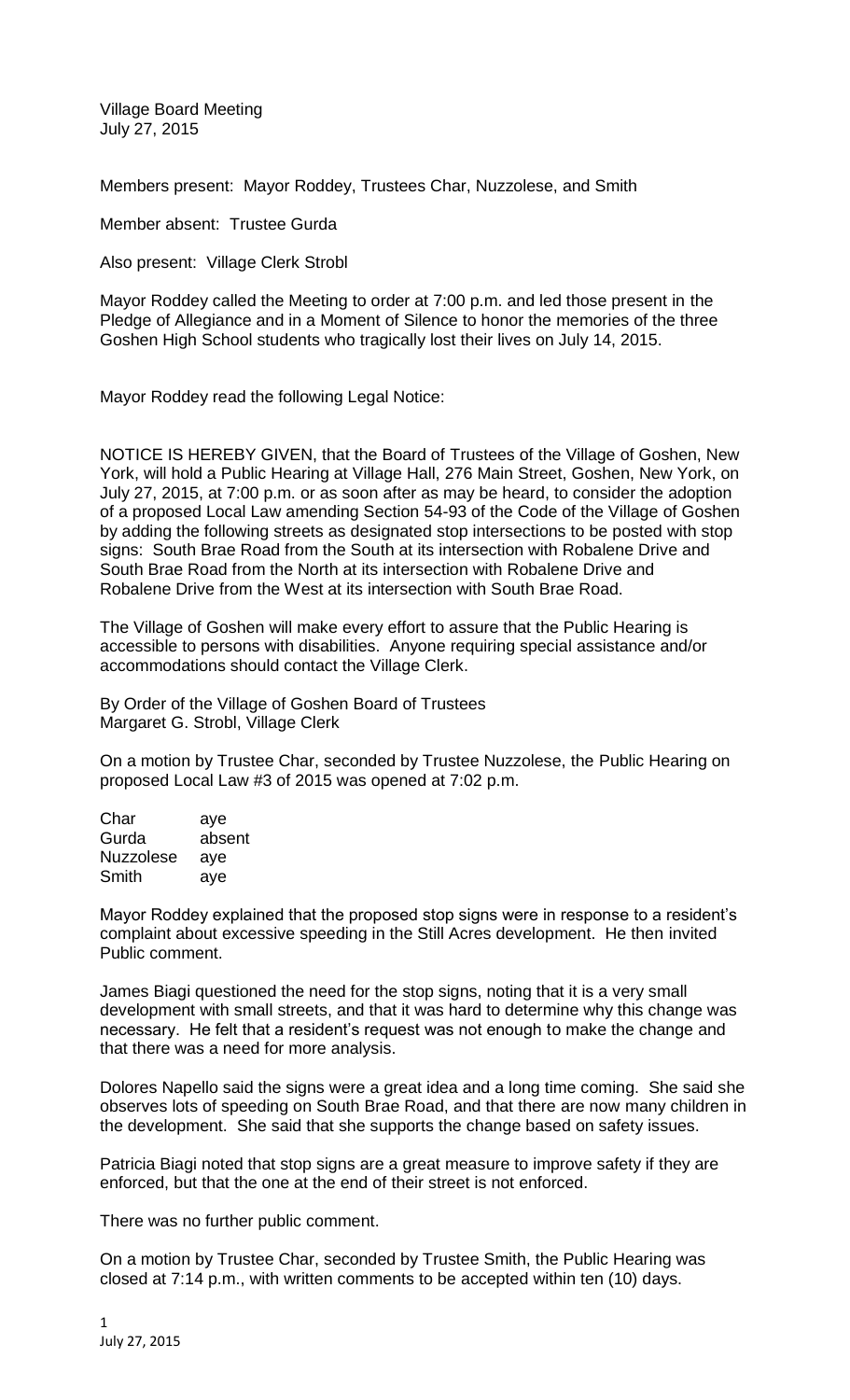On a motion by Trustee Char, seconded by Trustee Smith, the Agenda was accepted as submitted.

Char aye Gurda absent Nuzzolese aye Smith aye

On a motion by Trustee Smith, seconded by Trustee Nuzzolese, the Minutes of the June 29, 2015 Village Board Meeting were accepted as submitted.

Char aye Gurda absent Nuzzolese aye Smith aye

On a motion by Trustee Smith, seconded by Trustee Char, the Minutes of the July 6, 2015 Village Board Work Session were accepted as submitted.

| Char             | ave    |                                  |
|------------------|--------|----------------------------------|
| Gurda            | absent |                                  |
| <b>Nuzzolese</b> |        | abstain (absent on July 6, 2015) |
| Smith            | ave    |                                  |
| Roddey           | ave    |                                  |

On a motion by Trustee Nuzzolese, seconded by Trustee Smith, the Minutes of the July 13, 2015 Village Board Meeting were accepted as submitted.

| Char             | aye    |
|------------------|--------|
| Gurda            | absent |
| <b>Nuzzolese</b> | aye    |
| Smith            | aye    |

## **Communications**

Mayor Roddey read a letter from Turn The Towns Teal, a National campaign for raising awareness of ovarian cancer.

The request, to place signs and ribbons throughout the Village during the month of September, was approved on a motion by Trustee Smith, seconded by Trustee Char, and subject to the approval of the Building Inspector.

| Char             | aye    |
|------------------|--------|
| Gurda            | absent |
| <b>Nuzzolese</b> | aye    |
| Smith            | aye    |

Mayor Roddey read a letter from Superintendent of Schools Daniel Connor to Chief Watt, thanking the Police Department for assistance with the recent student vigil.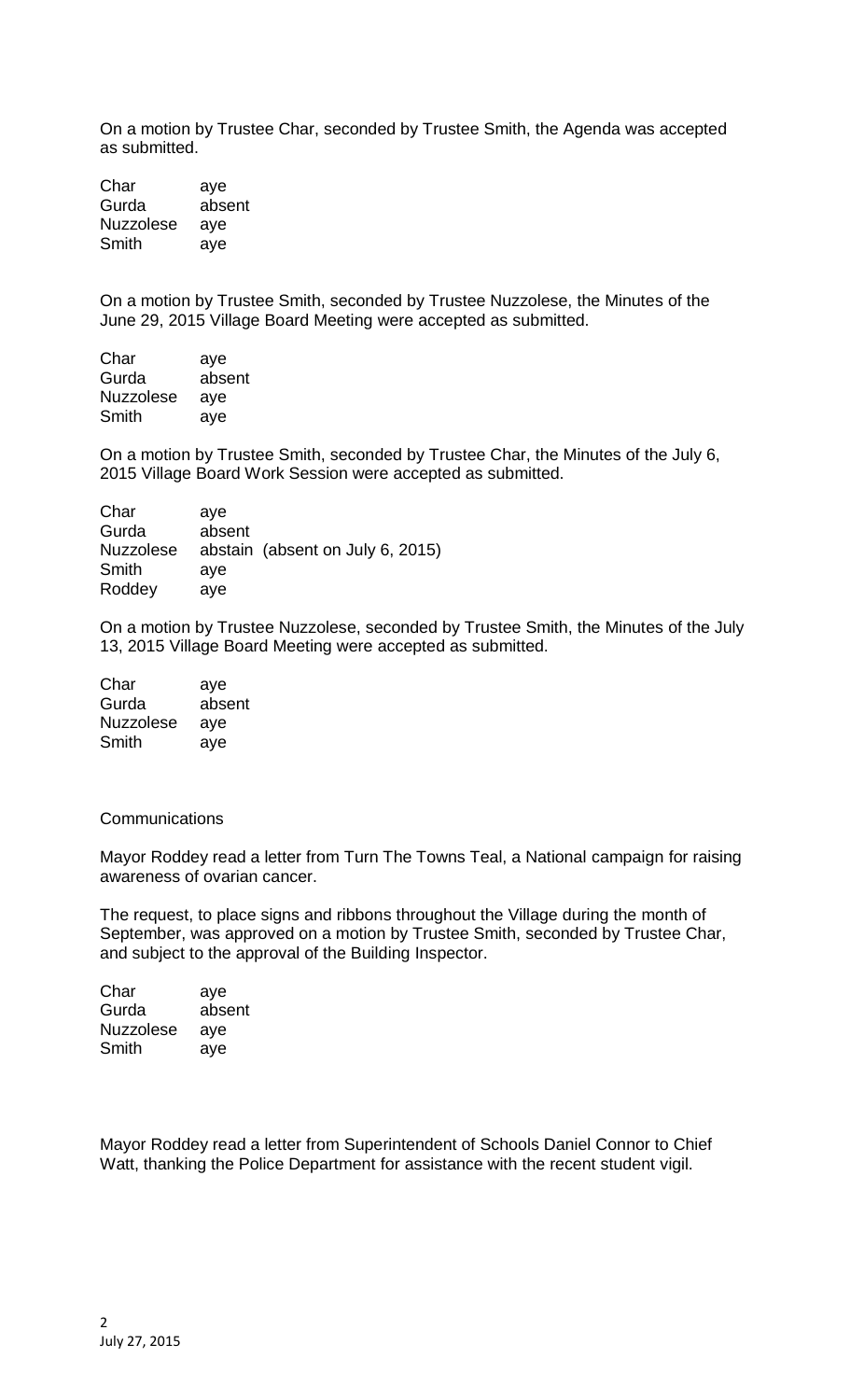Items of Business

On a motion by Trustee Char, seconded by Trustee Nuzzolese, the Village Board of the Village of Goshen hereby appoints Mayor Roddey and Building Inspector Lewis as administrators of the Office of Community Renewal New York State Housing Trust Fund Corporation's New York Main Street Grant.

Trustee Char aye Trustee Gurda absent Trustee Nuzzolese aye Trustee Smith aye

On a motion by Trustee Nuzzolese, seconded by Trustee Smith, the Village Board of the Village of Goshen, as lead agency, hereby issues a negative declaration pursuant to the applicable provisions of the State Environmental Quality Review Act, set forth at 6NYCRR Part 617 *et seq.,* in the action: adoption of Local Law #2 of 2015.

Char aye Gurda absent Nuzzolese aye Smith aye

On a motion by Trustee Char, seconded by Trustee Smith, the Board of Trustees of the Village of Goshen hereby adopts Local Law #2 of 2015, a Local Law amending Chapter 54 – Section 228 of the Code of the Village of Goshen, entitled Fifteen minute free limited parking by the removal of 25 Court Lane and the addition of 75 Webster Avenue.

Char aye Gurda absent Nuzzolese aye Smith aye

On a motion by Trustee Nuzzolese, seconded by Trustee Char, Court Clerk Leta Jagielski is hereby authorized to attend the New York State Association of Magistrates' Court Clerks Annual Conference, to be held September 27, 2015 through September 30, 2015, in Albany, New York. The total cost for this conference, including mileage and lodging, will be \$693.27.

| Char      | aye    |
|-----------|--------|
| Gurda     | absent |
| Nuzzolese | aye    |
| Smith     | ave    |

On a motion by Trustee Char, seconded by Trustee Smith, authorization is hereby given for the Village of Goshen Justice Department to apply for a 2015/2016 Justice Court Assistance Program Grant for up to the maximum amount available of \$30,000.

Char aye Gurda absent Nuzzolese aye Smith aye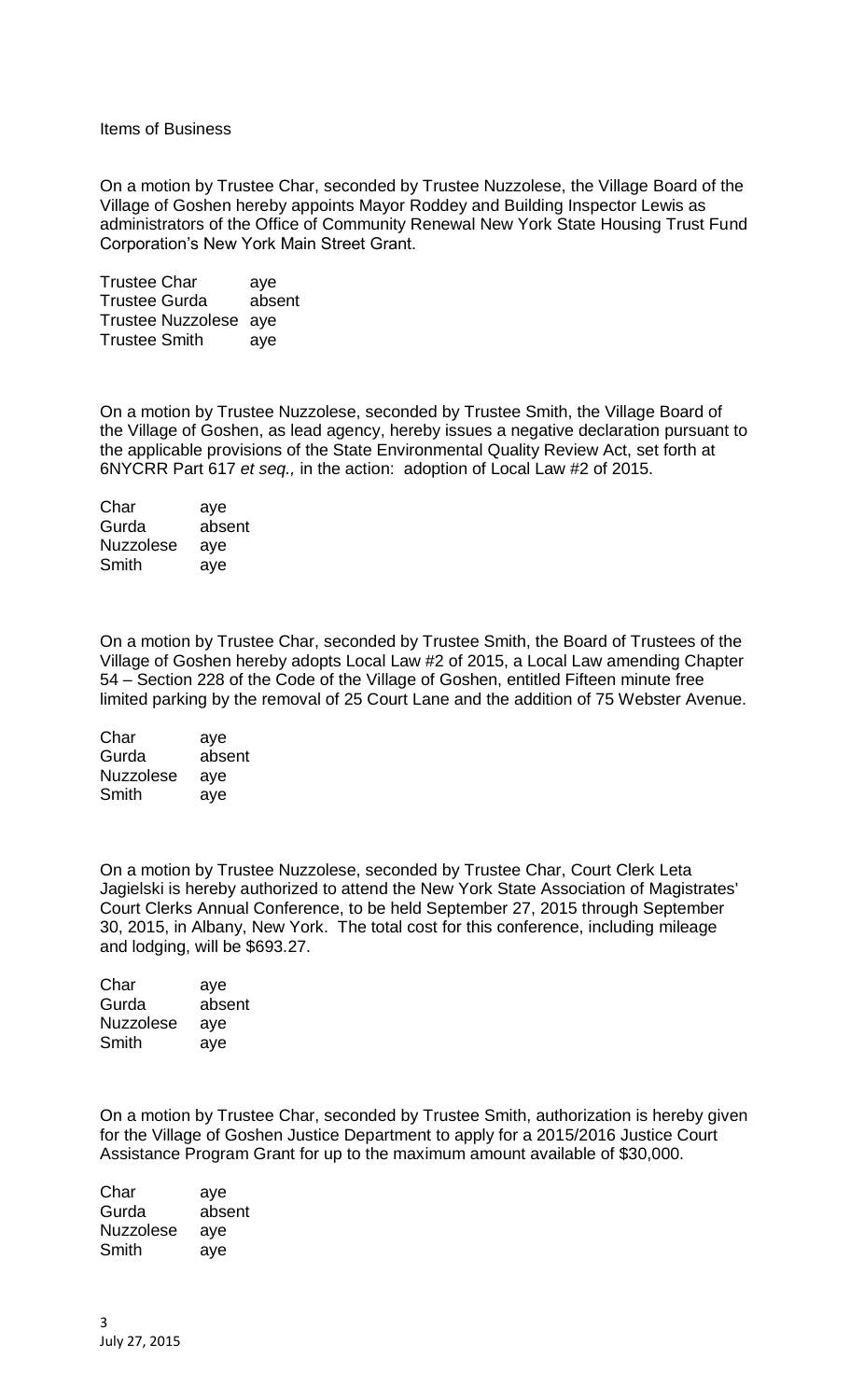## **RESOLUTION** AUTHORIZING SUBMISSION OF AN APPLICATION TO APPLY FOR AN EMPIRE STATE DEVELOPMENT GRANT

At a Regular Meeting of the Village of Goshen, Orange County, State of New York, held on July 27, 2015, the following resolution was made by Trustee Char, and seconded by Trustee Nuzzolese:

WHEREAS the Village Board of the Village of Goshen, after due consideration, has determined that it is desirable and in the public interest to support the Village of Goshen in the submittal of an application under the 2015 CFA Empire State Development Grant (ESD); and,

WHEREAS the Project shall be titled "Village of Goshen Prospect Reservoir Water Treatment Facility Project," and include a grant narrative, work plan, and other supporting documents necessary for submission of the application; and

WHEREAS the Village Board is hereby committed to using Municipal funds to provide a local cash match of twenty percent (20%) of the total project cost.

IT IS HEREBY RESOLVED that the Village Board of the Village of Goshen authorizes and directs Mayor Roddey to submit an application for the Prospect Reservoir Water Treatment Facility under the ESD program, and is authorized to execute all other documents necessary for the implementation of the grant, and is authorized to execute all financial and/or administrative processes related to the grant program on behalf of the Village.

Trustee Char aye Trustee Gurda absent Trustee Nuzzolese aye Trustee Smith aye

Water Meter Installation

Mayor Roddey led a discussion of the radio read water meter replacement project. Notices will be put in the next water/sewer bills advising residents of the need to make an appointment for meter replacement. This will include a deadline after which a penalty will be applied.

## Tourism Budget

Mayor Roddey proposed the establishment of a budget line for "Tourism" in the amount of \$10,000. The Board offered support for the concept.

On a motion by Trustee Char, seconded by Trustee Smith, the Village of

Goshen Zoning Map, as revised by Lanc & Tully Engineering and Surveying, P.C., and

dated March 23, 2015, will be sold for \$15.00 per copy, effective this date.

Char aye Gurda absent Nuzzolese aye Smith aye